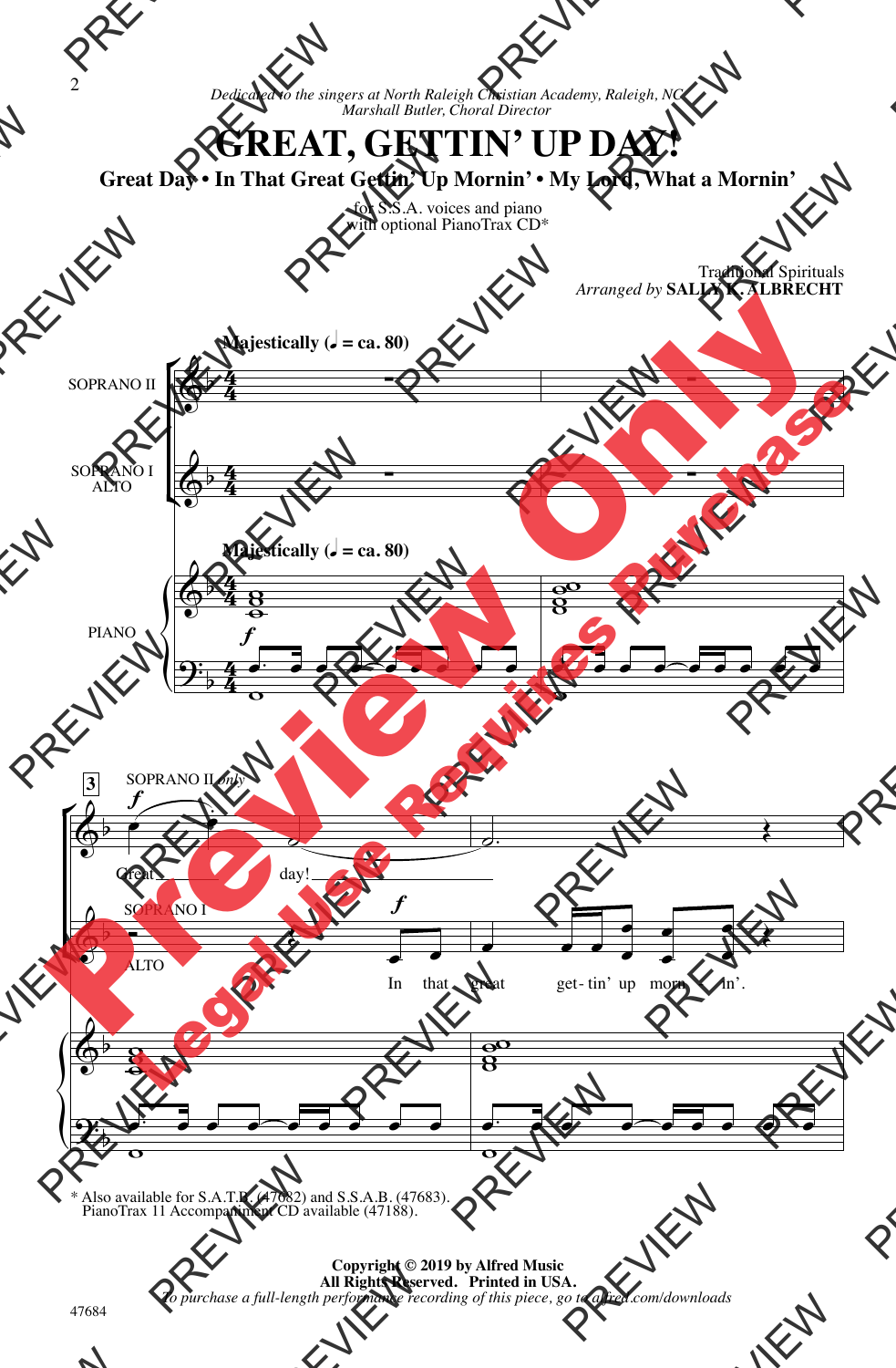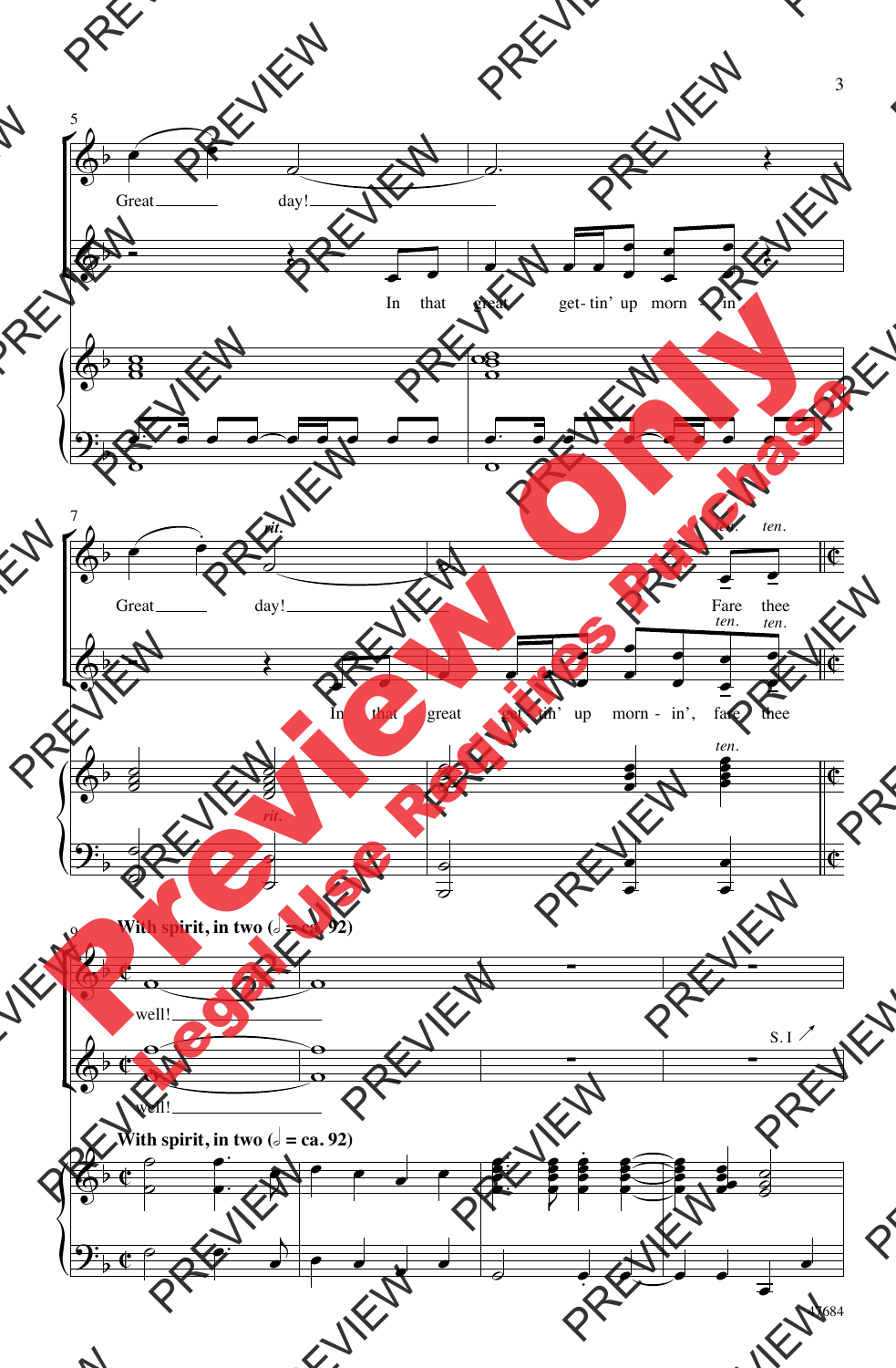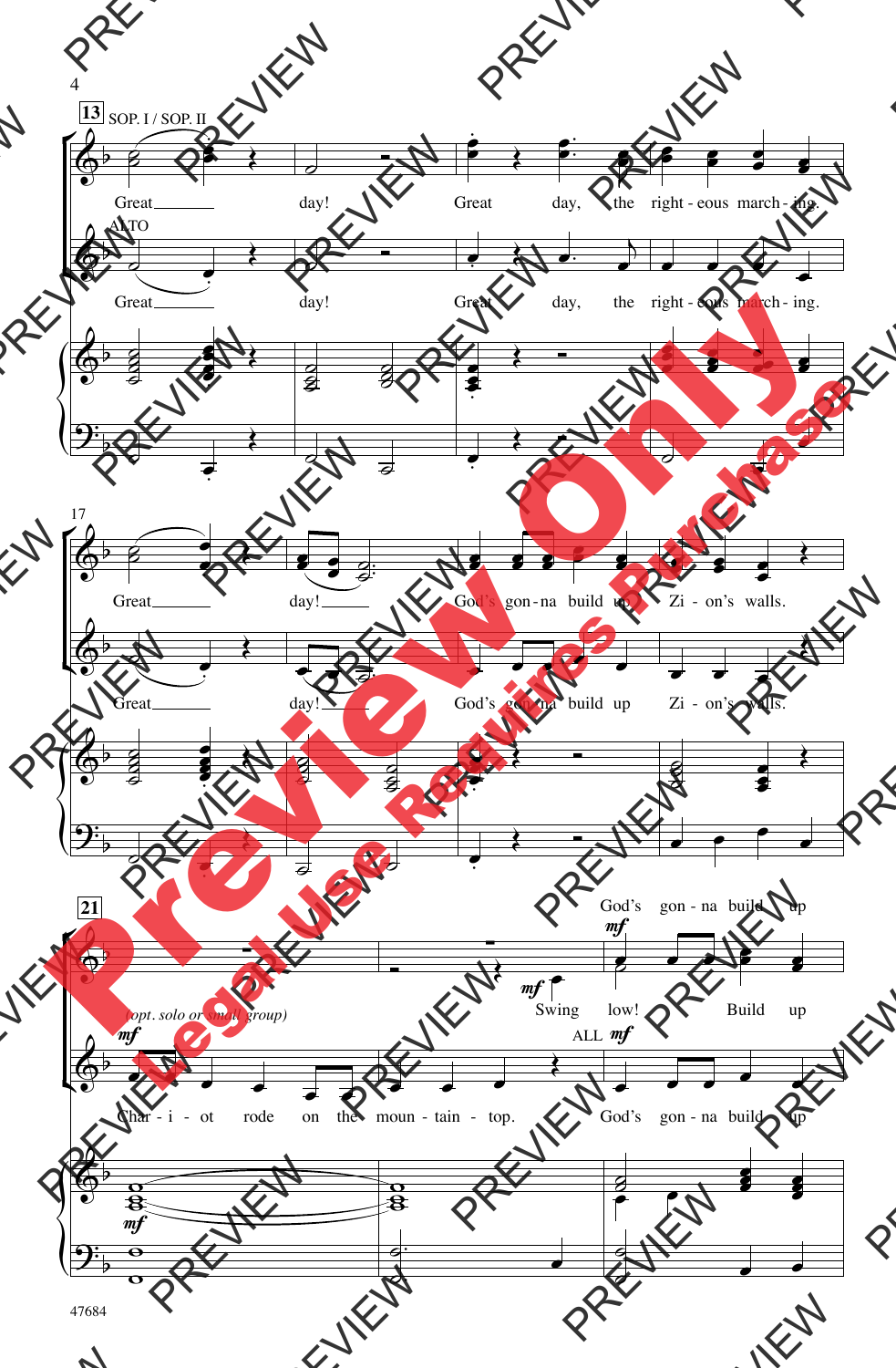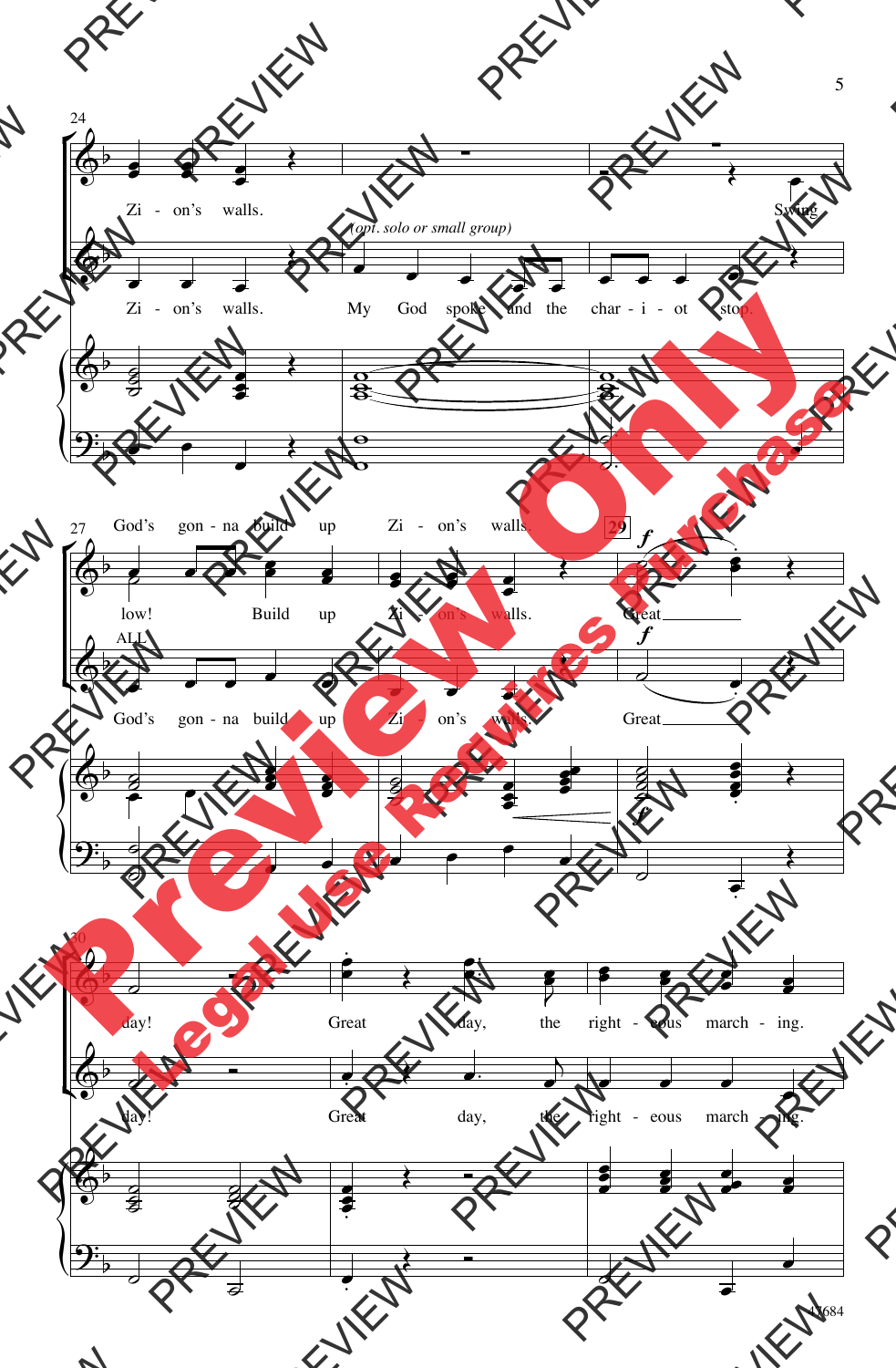![](_page_4_Figure_0.jpeg)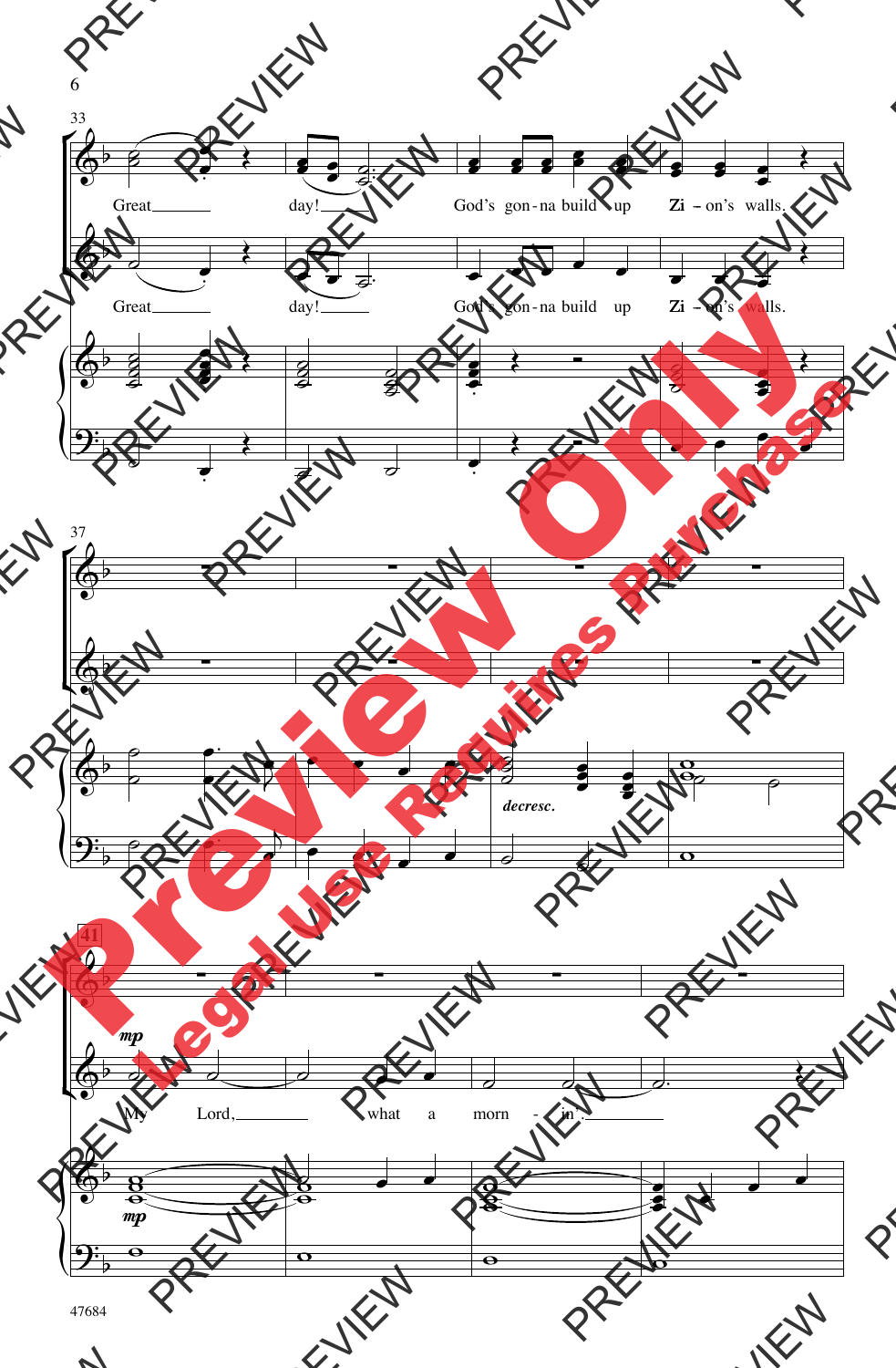![](_page_5_Figure_0.jpeg)

47684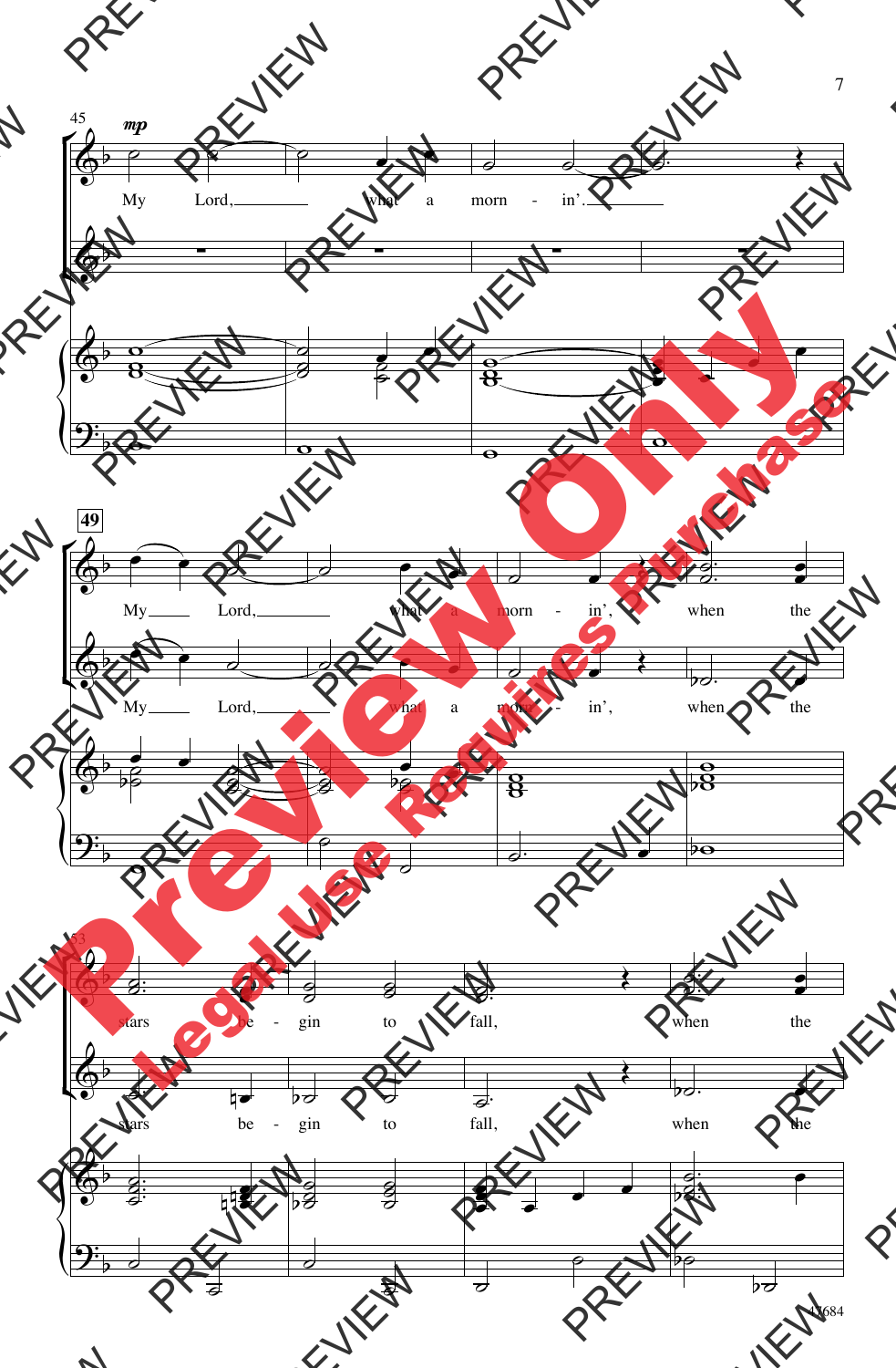![](_page_6_Figure_0.jpeg)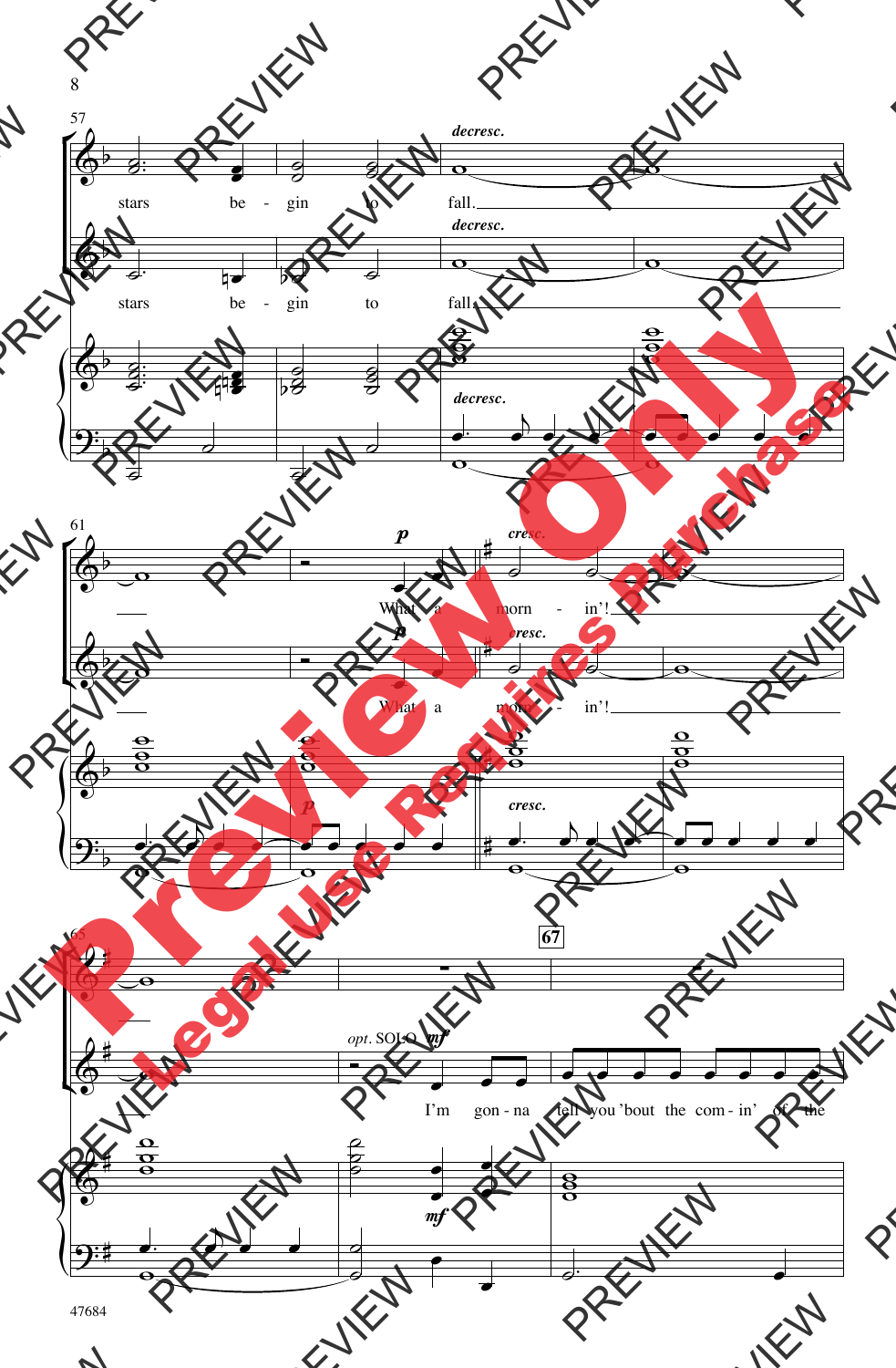![](_page_7_Figure_0.jpeg)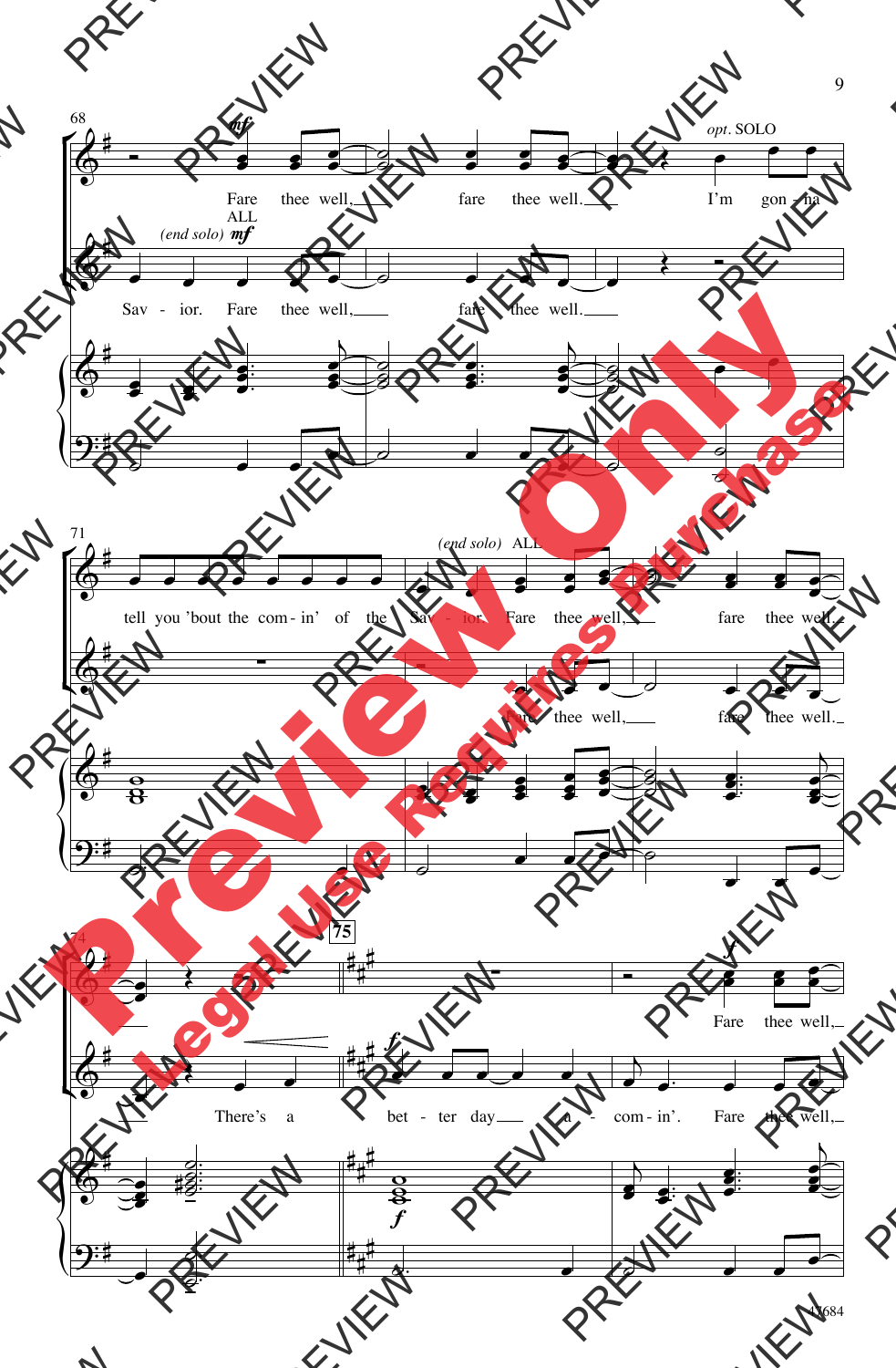![](_page_8_Figure_0.jpeg)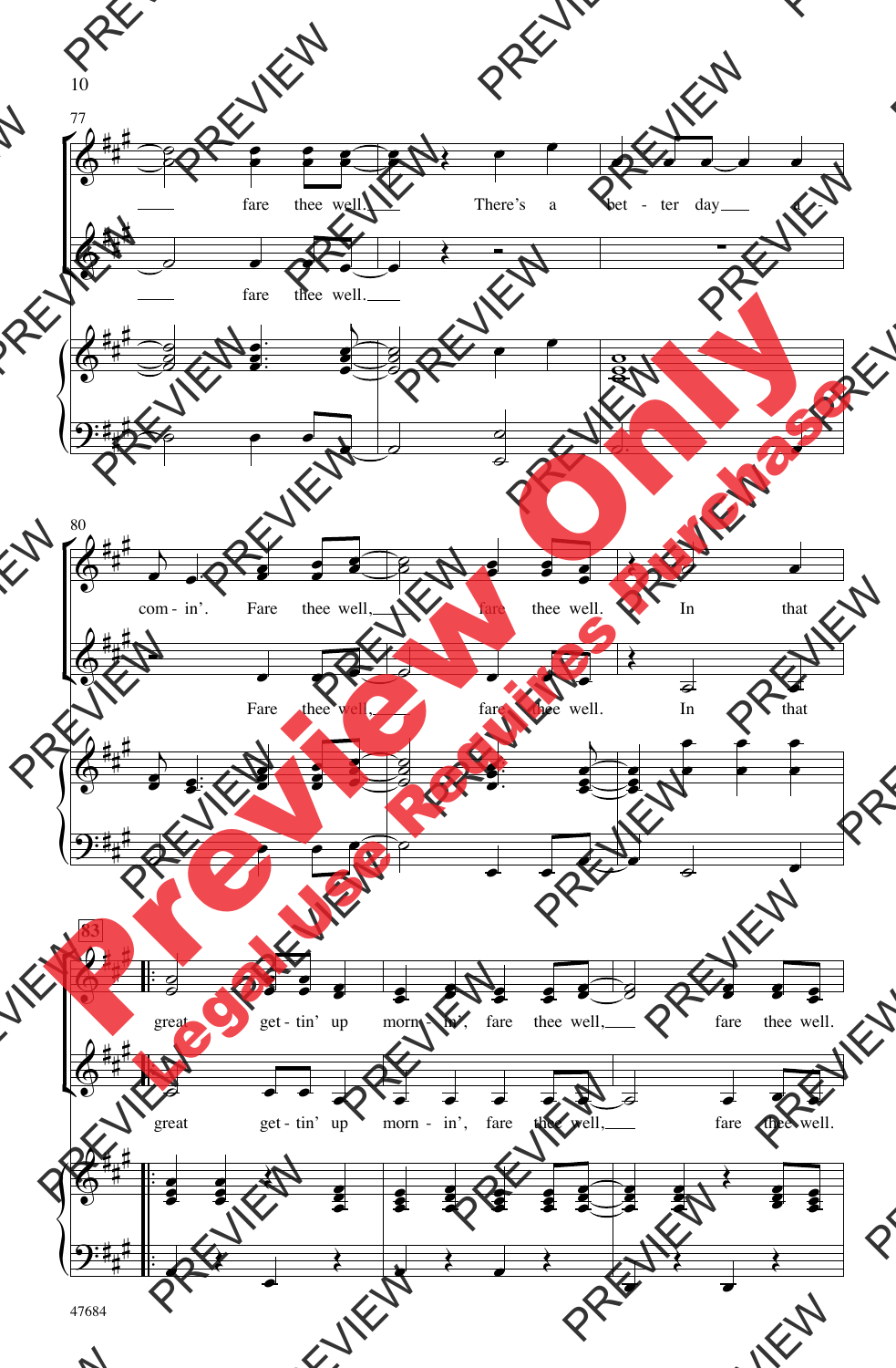![](_page_9_Figure_0.jpeg)

47684